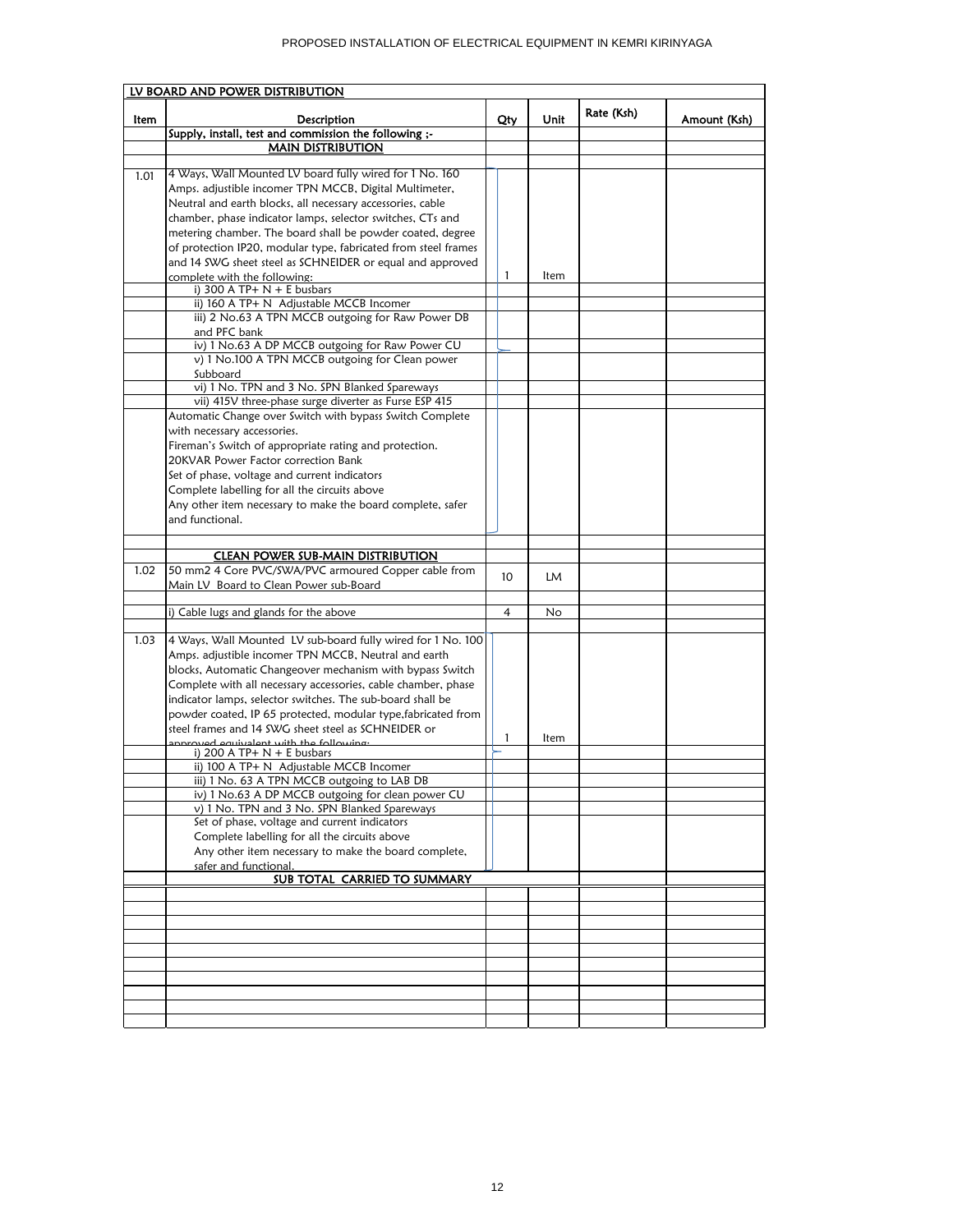| <b>ELECTRICAL WORKS (AVR SYSTEM)</b> |                                                                                    |     |      |            |              |
|--------------------------------------|------------------------------------------------------------------------------------|-----|------|------------|--------------|
| <b>Item</b>                          | Description                                                                        | Qty | Unit | Rate (Ksh) | Amount (Ksh) |
|                                      | AUTOMATIC VOLTAGE REGULATOR (A.V.R) SYSTEM (NB:                                    |     |      |            |              |
|                                      | Mandatory for Bidders to provide Technical Brochures for all                       |     |      |            |              |
|                                      | the items)                                                                         |     |      |            |              |
|                                      |                                                                                    |     |      |            |              |
|                                      | Supply, install, test and commission the following ;-                              |     |      |            |              |
|                                      |                                                                                    |     |      |            |              |
| 2.1                                  | An automatic voltage regulator with the following                                  |     |      |            |              |
|                                      | characteristics:-                                                                  |     |      |            |              |
|                                      |                                                                                    |     |      |            |              |
|                                      | i) Rating: 80KVA                                                                   |     |      |            |              |
|                                      | ii)Power supply: 3 Phase, 415V/240V                                                |     |      |            |              |
|                                      | iii) Input Voltage Tolerance: 20% i.e.                                             |     |      |            |              |
|                                      | from 365-505 V 3 Phase                                                             |     |      |            |              |
|                                      | from 192-288 V 1 Phase                                                             |     |      |            |              |
|                                      | iv) Operation: Independent correction for each phase                               |     |      |            |              |
|                                      | v) Output: ± 1% of 415V/240V                                                       |     |      |            |              |
|                                      | vi) Frequency 50/60 Hz ±1%                                                         |     |      |            |              |
|                                      | vii) Rated Current: 695 Amps                                                       |     |      |            |              |
|                                      | viii) Admitted Load Variation 0 to 100%                                            |     |      |            |              |
|                                      | ix) Admitted Load unbalance up to 100%                                             |     |      |            |              |
|                                      | x) Correction Speed: 16ms/V                                                        |     |      |            |              |
|                                      | xi) Waveform distortion <0.2%                                                      |     |      |            |              |
|                                      | xii) Efficiency 98%                                                                |     |      |            |              |
|                                      |                                                                                    |     |      |            |              |
|                                      | xiii) Cooling: Natural air cooled (free convection without fans)                   |     |      |            |              |
|                                      | xiv) Ambient Temperature: -10°C to + 40°C                                          |     |      |            |              |
|                                      | xv) Storage Temperature: -20°C to +60°C                                            |     |      |            |              |
|                                      | xvi) Relative Humidity: 90% (without condensate)                                   |     |      |            |              |
|                                      | xvii) State Dimensions of the AVR (WXDXH)<br>xviii) Warranty Not less than 2 years |     |      |            |              |
|                                      | xix) State Weight of the AVR                                                       |     |      |            |              |
|                                      | xx) State Protection degree of the AVR                                             |     |      |            |              |
|                                      | xxi) State Make, country of origin and model of the AVR.                           |     |      |            |              |
|                                      | (The AVR to be complete with 7-position selector to read                           |     |      |            |              |
|                                      | input/output (PH/PH), internal trimmer to adjust output                            |     |      |            |              |
|                                      | voltage $\pm$ , Pilot lamps for operating status, Input/Output                     | 1   | No   |            |              |
|                                      | terminals boards)                                                                  |     |      |            |              |
|                                      |                                                                                    |     |      |            |              |
|                                      | 80A TPN Manual by-pass system across the AVR to be                                 |     |      |            |              |
|                                      | completed with 1 No 80A TPN Manual changeover switches                             | 1   | No.  |            |              |
| 2.2                                  | and incorporated in the main switchboard assembly.                                 |     |      |            |              |
|                                      |                                                                                    |     |      |            |              |
|                                      |                                                                                    |     |      |            |              |
|                                      | SUB-TOTAL CARRIED TO SUMMARY                                                       |     |      |            |              |
|                                      |                                                                                    |     |      |            |              |
|                                      |                                                                                    |     |      |            |              |
|                                      |                                                                                    |     |      |            |              |
|                                      |                                                                                    |     |      |            |              |
|                                      |                                                                                    |     |      |            |              |
|                                      |                                                                                    |     |      |            |              |
|                                      |                                                                                    |     |      |            |              |
|                                      |                                                                                    |     |      |            |              |
|                                      |                                                                                    |     |      |            |              |
|                                      |                                                                                    |     |      |            |              |
|                                      |                                                                                    |     |      |            |              |
|                                      |                                                                                    |     |      |            |              |
|                                      |                                                                                    |     |      |            |              |
|                                      |                                                                                    |     |      |            |              |
|                                      |                                                                                    |     |      |            |              |
|                                      |                                                                                    |     |      |            |              |
|                                      |                                                                                    |     |      |            |              |
|                                      |                                                                                    |     |      |            |              |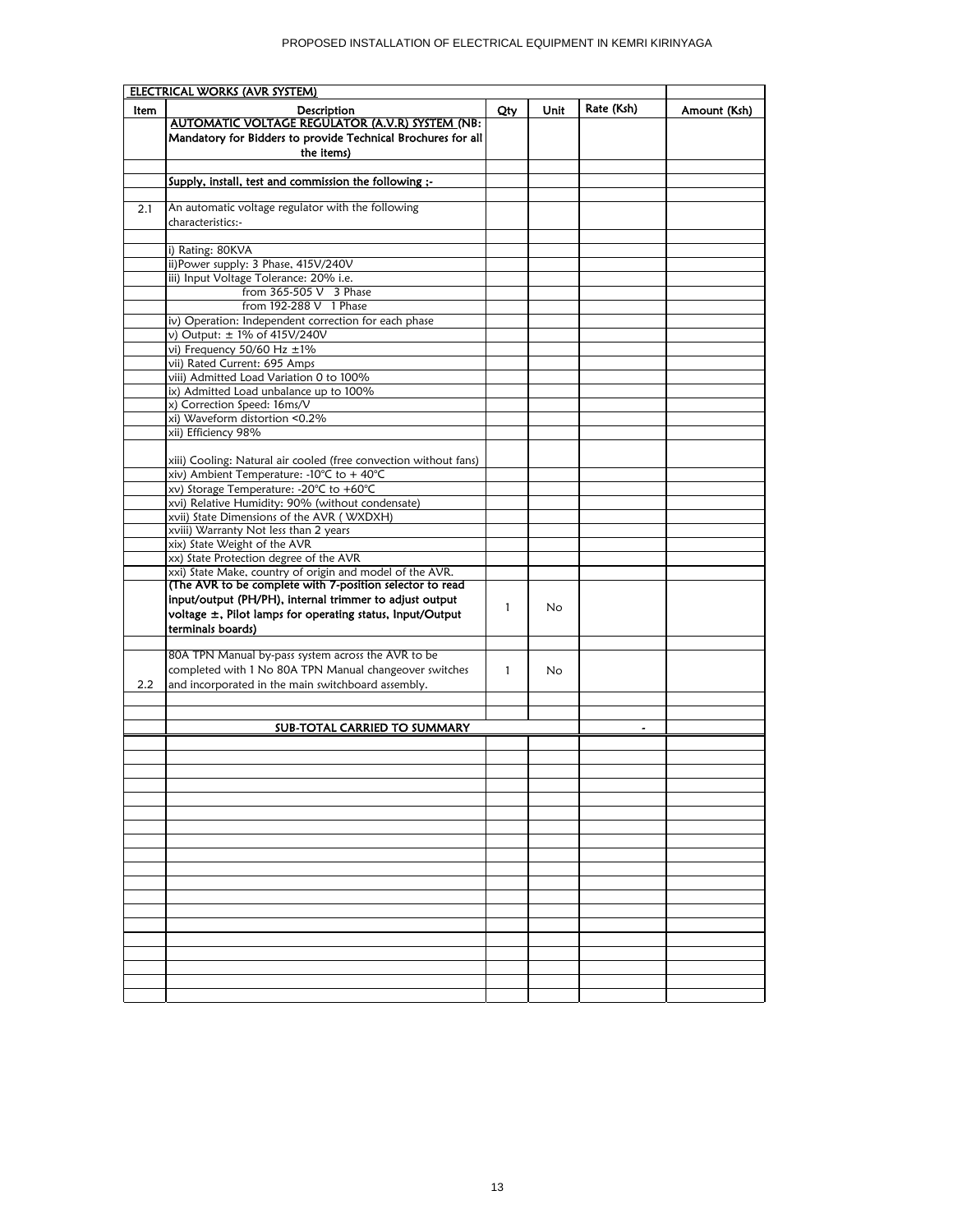## PROPOSED INSTALLATION OF ELECTRICAL EQUIPMENT IN KEMRI KIRINYAGA

|             | <b>GENERATOR SET</b>                                                                                                                                                                                                                                                                                                                                                                                                                                                                                                   |              |                |                       |                         |
|-------------|------------------------------------------------------------------------------------------------------------------------------------------------------------------------------------------------------------------------------------------------------------------------------------------------------------------------------------------------------------------------------------------------------------------------------------------------------------------------------------------------------------------------|--------------|----------------|-----------------------|-------------------------|
| <b>ITEM</b> | <b>DESCRIPTION</b>                                                                                                                                                                                                                                                                                                                                                                                                                                                                                                     | <b>QTY</b>   | <b>UNIT</b>    | <b>RATE</b><br>(KSHS) | <b>AMOUNT</b><br>(KSHS) |
| 3.1         | supply, deliver to site, install, test and commisioning a new silent<br>prime genset rated 80KVA/64KW, Standby power<br>88KVA/70KW, 3 phase, 415V, 50/60Hz diesel generation set<br>with continous power factor of 0.8 lagging, perkins heavy duty<br>engine, 1500rpm, maintenance free batteries and trickle charger<br>included. The generator set is to be complete with with sound<br>attenuated canopy and integral base/belly daily service fuel<br>tank with an operational running capacity of atleast 6 hours | $\mathbf{1}$ | N <sub>o</sub> |                       |                         |
| 3.2         | Supply, deliver to site and install a steel exhaust pipe of not less<br>than 14 SWG and of adequate diameter running from the<br>generating set to the outside of the generator house                                                                                                                                                                                                                                                                                                                                  | 20           | M              |                       |                         |
| 3.3         | Connect the exhaust pipe above in item 1.2 using steel pipes of<br>adequate diameter, and flexible piping off engine exhaust<br>manifold complete with heavy duty silencer                                                                                                                                                                                                                                                                                                                                             | $\mathbf{1}$ | Item           |                       |                         |
| 3.4         | Complete earthing of generating set to electrical engineer's<br>approval                                                                                                                                                                                                                                                                                                                                                                                                                                               | $\mathbf{1}$ | Item           |                       |                         |
| 3.5         | Earthing mesh using copper tape and all necessry fixtures                                                                                                                                                                                                                                                                                                                                                                                                                                                              | 1            | item           |                       |                         |
|             |                                                                                                                                                                                                                                                                                                                                                                                                                                                                                                                        |              |                |                       |                         |
|             |                                                                                                                                                                                                                                                                                                                                                                                                                                                                                                                        |              |                |                       |                         |
|             |                                                                                                                                                                                                                                                                                                                                                                                                                                                                                                                        |              |                |                       |                         |
|             |                                                                                                                                                                                                                                                                                                                                                                                                                                                                                                                        |              |                |                       |                         |
|             | <b>SUB-TOTAL C/F TO SUMMARY</b>                                                                                                                                                                                                                                                                                                                                                                                                                                                                                        |              |                |                       |                         |
|             |                                                                                                                                                                                                                                                                                                                                                                                                                                                                                                                        |              |                |                       |                         |
|             |                                                                                                                                                                                                                                                                                                                                                                                                                                                                                                                        |              |                |                       |                         |
|             |                                                                                                                                                                                                                                                                                                                                                                                                                                                                                                                        |              |                |                       |                         |
|             |                                                                                                                                                                                                                                                                                                                                                                                                                                                                                                                        |              |                |                       |                         |
|             |                                                                                                                                                                                                                                                                                                                                                                                                                                                                                                                        |              |                |                       |                         |
|             |                                                                                                                                                                                                                                                                                                                                                                                                                                                                                                                        |              |                |                       |                         |
|             |                                                                                                                                                                                                                                                                                                                                                                                                                                                                                                                        |              |                |                       |                         |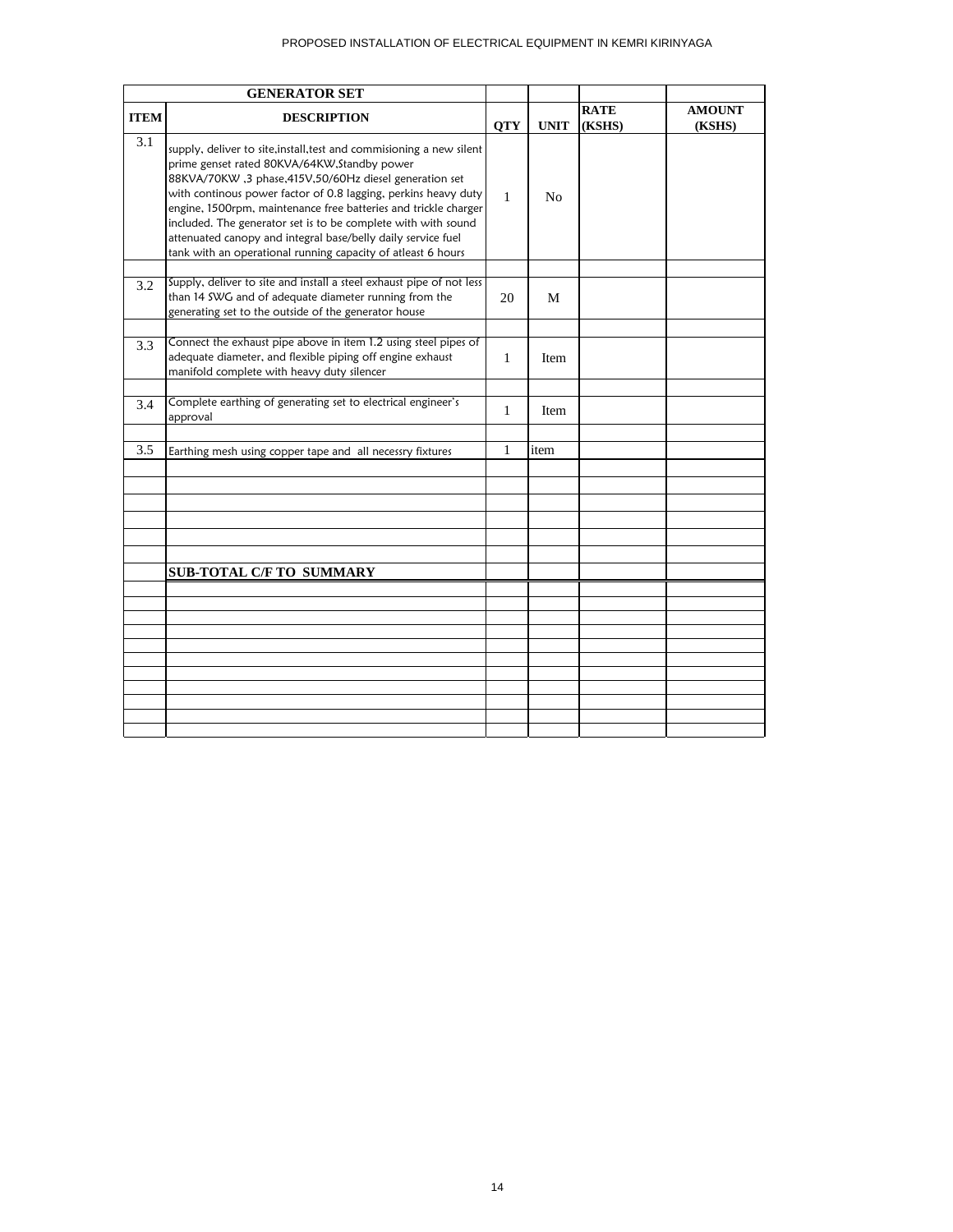## PROPOSED INSTALLATION OF ELECTRICAL EQUIPMENT IN KEMRI KIRINYAGA

| AMF CONTROL PANEL |                                                                                                                                                                                                                                                                                                                                                                                                   |            |             |                |                         |
|-------------------|---------------------------------------------------------------------------------------------------------------------------------------------------------------------------------------------------------------------------------------------------------------------------------------------------------------------------------------------------------------------------------------------------|------------|-------------|----------------|-------------------------|
| <b>ITEM</b>       | <b>DESCRIPTION</b>                                                                                                                                                                                                                                                                                                                                                                                | <b>QTY</b> | <b>UNIT</b> | RATE<br>(KSHS) | <b>AMOUNT</b><br>(KSHS) |
|                   | Supply, deliver to site, install, test and commission the<br>following:                                                                                                                                                                                                                                                                                                                           |            |             |                |                         |
|                   |                                                                                                                                                                                                                                                                                                                                                                                                   |            |             |                |                         |
| 4.1               | An electrical control panel complete with suitable rated<br>incoming MCCBs and contactors for automatic change<br>over operation and complete with all other control<br>accessories as fully described in clauses 9.3 to 9.10 of the<br>particular specifications                                                                                                                                 | 1          | No          |                |                         |
| 4.2               | Suitably rated manual by-pass switch with clearly labeled                                                                                                                                                                                                                                                                                                                                         |            |             |                |                         |
|                   | NORMAL-OFF-BYPASS positions, and shall such be<br>wired that when the switch is on either OFF or<br><b>BYPASS</b> position, the generator shall receive no<br>signal to start                                                                                                                                                                                                                     | 1          | No.         |                |                         |
| 4.3               | 240V AC/12V DC mains power supply trickle battery<br>charger as specified in clause 9.6 of specifications. The<br>trickle charger shall charge the battery when the set is on<br><b>IDLE</b> mode, otherwise when the set is <b>RUNNING</b> , the<br>battery shall be charged by the generator charger.<br>Wiring shall be done such that the two chargers shall not<br>operate at the same time. | 2          | No.         |                |                         |
| 4.4               | 12 Volts battery as specified in clause 9.6 of the<br>particular specifications                                                                                                                                                                                                                                                                                                                   | 1          | No          |                |                         |
| 4.5               | Armoured cables complete with glands and pvc sleeves:                                                                                                                                                                                                                                                                                                                                             |            |             |                |                         |
|                   | (a) 70 mm sq. 4 core PVC/SWA/PVC copper cable                                                                                                                                                                                                                                                                                                                                                     | 30         | М           |                |                         |
|                   | (b) 2.5mm <sup>2</sup> , 4 core, PVC/SWA/PVC copper cable                                                                                                                                                                                                                                                                                                                                         | 10         | М           |                |                         |
|                   |                                                                                                                                                                                                                                                                                                                                                                                                   |            |             |                |                         |
| 4.6               | 300 x 75 mm 16SWG cable trays complete with row bolts<br>for ceiling/wall mounting                                                                                                                                                                                                                                                                                                                | 30         | М           |                |                         |
| 4.7               | Inter-wire the control panel with the Mains L.V board                                                                                                                                                                                                                                                                                                                                             | 1          | Item        |                |                         |
|                   |                                                                                                                                                                                                                                                                                                                                                                                                   |            |             |                |                         |
|                   | <b>SUB-TOTAL TO SUMMARY</b>                                                                                                                                                                                                                                                                                                                                                                       |            |             |                |                         |
|                   |                                                                                                                                                                                                                                                                                                                                                                                                   |            |             |                |                         |
|                   |                                                                                                                                                                                                                                                                                                                                                                                                   |            |             |                |                         |
|                   |                                                                                                                                                                                                                                                                                                                                                                                                   |            |             |                |                         |
|                   |                                                                                                                                                                                                                                                                                                                                                                                                   |            |             |                |                         |
|                   |                                                                                                                                                                                                                                                                                                                                                                                                   |            |             |                |                         |
|                   |                                                                                                                                                                                                                                                                                                                                                                                                   |            |             |                |                         |
|                   |                                                                                                                                                                                                                                                                                                                                                                                                   |            |             |                |                         |
|                   |                                                                                                                                                                                                                                                                                                                                                                                                   |            |             |                |                         |
|                   |                                                                                                                                                                                                                                                                                                                                                                                                   |            |             |                |                         |
|                   |                                                                                                                                                                                                                                                                                                                                                                                                   |            |             |                |                         |
|                   |                                                                                                                                                                                                                                                                                                                                                                                                   |            |             |                |                         |
|                   |                                                                                                                                                                                                                                                                                                                                                                                                   |            |             |                |                         |
|                   |                                                                                                                                                                                                                                                                                                                                                                                                   |            |             |                |                         |
|                   |                                                                                                                                                                                                                                                                                                                                                                                                   |            |             |                |                         |
|                   |                                                                                                                                                                                                                                                                                                                                                                                                   |            |             |                |                         |
|                   |                                                                                                                                                                                                                                                                                                                                                                                                   |            |             |                |                         |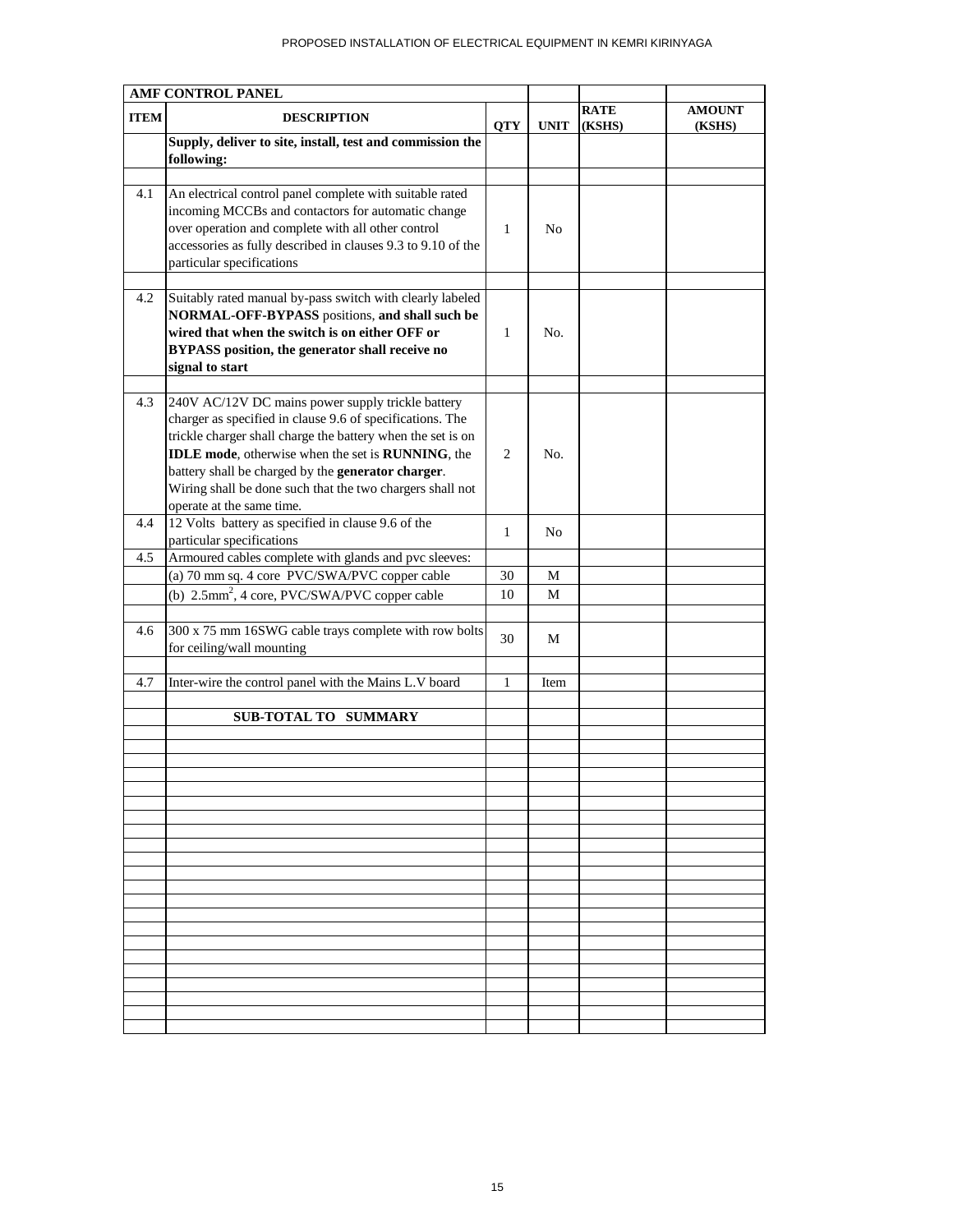## PROPOSED INSTALLATION OF ELECTRICAL EQUIPMENT IN KEMRI KIRINYAGA

|             | <b>AUXILIARY FUEL TANK</b>                                                                                                                                                                                                                                                                                                                                                                                                                                                                                                                                                |            |             |                       |                         |
|-------------|---------------------------------------------------------------------------------------------------------------------------------------------------------------------------------------------------------------------------------------------------------------------------------------------------------------------------------------------------------------------------------------------------------------------------------------------------------------------------------------------------------------------------------------------------------------------------|------------|-------------|-----------------------|-------------------------|
| <b>ITEM</b> | <b>DESCRIPTION</b>                                                                                                                                                                                                                                                                                                                                                                                                                                                                                                                                                        | <b>QTY</b> | <b>UNIT</b> | <b>RATE</b><br>(KSHS) | <b>AMOUNT</b><br>(KSHS) |
| 5.1         | Supply, deliver to site and install, to the approval of the<br>project manager, and connect to the daily service<br>base/belly fuel tank, a 5000 litres auxiliary fuel tank with<br>level indicator and with an operational running capacity<br>of atleast 72 hours. The tank is to be of mild steel plates<br>of minimum thickness of 3mm complete with stand and<br>all interconnecting G.I pipe work. The tank to be supplied<br>complete with 5000 litres diesel. Once testing is done, the<br>tank should be refilled with diesel to full capacity of 5000<br>litres | 1          | No          |                       |                         |
|             |                                                                                                                                                                                                                                                                                                                                                                                                                                                                                                                                                                           |            |             |                       |                         |
| 5.2         | Supply, install, test and commission a 240V AC 50Hz<br>fuel pump complete with DOL starter. This is to pump<br>fuel from the supply tank to the auxiliary fuel tank.                                                                                                                                                                                                                                                                                                                                                                                                      | 1          | Item        |                       |                         |
| 5.3         | Any other requirement deemed necessary for completion<br>and commissioning of the works (BIDDER TO provide<br>details of any additional items                                                                                                                                                                                                                                                                                                                                                                                                                             | ITEM       | <b>ITEM</b> |                       |                         |
|             | <b>CONTINGENCY SUM</b>                                                                                                                                                                                                                                                                                                                                                                                                                                                                                                                                                    |            |             |                       |                         |
| 5.4         | Allow a Contingency Sum of Kshs. One Hundred and<br>Thousand (Kshs. 100,000.00)                                                                                                                                                                                                                                                                                                                                                                                                                                                                                           |            |             | 100,000               |                         |
|             | <b>CIVIL/STRUCTURAL WORKS</b>                                                                                                                                                                                                                                                                                                                                                                                                                                                                                                                                             |            |             |                       |                         |
| 5.5         | Allow a Provisional Sum of Kshs. One Hundred (Kshs.<br>100,000.00) to cover realated Civil/ Structural Works                                                                                                                                                                                                                                                                                                                                                                                                                                                              |            |             | 100,000               |                         |
| 5.6         | Allow for testing and commissioning of the entire works<br>and one year service and warranty for all the components                                                                                                                                                                                                                                                                                                                                                                                                                                                       | 1          | <b>ITEM</b> |                       |                         |
|             | <b>Provisional sums</b>                                                                                                                                                                                                                                                                                                                                                                                                                                                                                                                                                   |            |             |                       |                         |
| 5.7         | Allow a Sum of Three Hundred Thousand (Kshs.<br>300,000.00) for project supervision                                                                                                                                                                                                                                                                                                                                                                                                                                                                                       |            | <b>ITEM</b> | 300,000               |                         |
| 5.8         | Allow a Contingency Sum of Kshs. Two Hundred<br>Thousand (Kshs. 200,000)                                                                                                                                                                                                                                                                                                                                                                                                                                                                                                  |            | <b>ITEM</b> | 200,000               |                         |
|             | SUB-TOTAL C/F TO PRICE SUMMARY PAGE                                                                                                                                                                                                                                                                                                                                                                                                                                                                                                                                       |            |             |                       |                         |
|             |                                                                                                                                                                                                                                                                                                                                                                                                                                                                                                                                                                           |            |             |                       |                         |
|             |                                                                                                                                                                                                                                                                                                                                                                                                                                                                                                                                                                           |            |             |                       |                         |
|             |                                                                                                                                                                                                                                                                                                                                                                                                                                                                                                                                                                           |            |             |                       |                         |
|             |                                                                                                                                                                                                                                                                                                                                                                                                                                                                                                                                                                           |            |             |                       |                         |
|             |                                                                                                                                                                                                                                                                                                                                                                                                                                                                                                                                                                           |            |             |                       |                         |
|             |                                                                                                                                                                                                                                                                                                                                                                                                                                                                                                                                                                           |            |             |                       |                         |
|             |                                                                                                                                                                                                                                                                                                                                                                                                                                                                                                                                                                           |            |             |                       |                         |
|             |                                                                                                                                                                                                                                                                                                                                                                                                                                                                                                                                                                           |            |             |                       |                         |
|             |                                                                                                                                                                                                                                                                                                                                                                                                                                                                                                                                                                           |            |             |                       |                         |
|             |                                                                                                                                                                                                                                                                                                                                                                                                                                                                                                                                                                           |            |             |                       |                         |
|             |                                                                                                                                                                                                                                                                                                                                                                                                                                                                                                                                                                           |            |             |                       |                         |